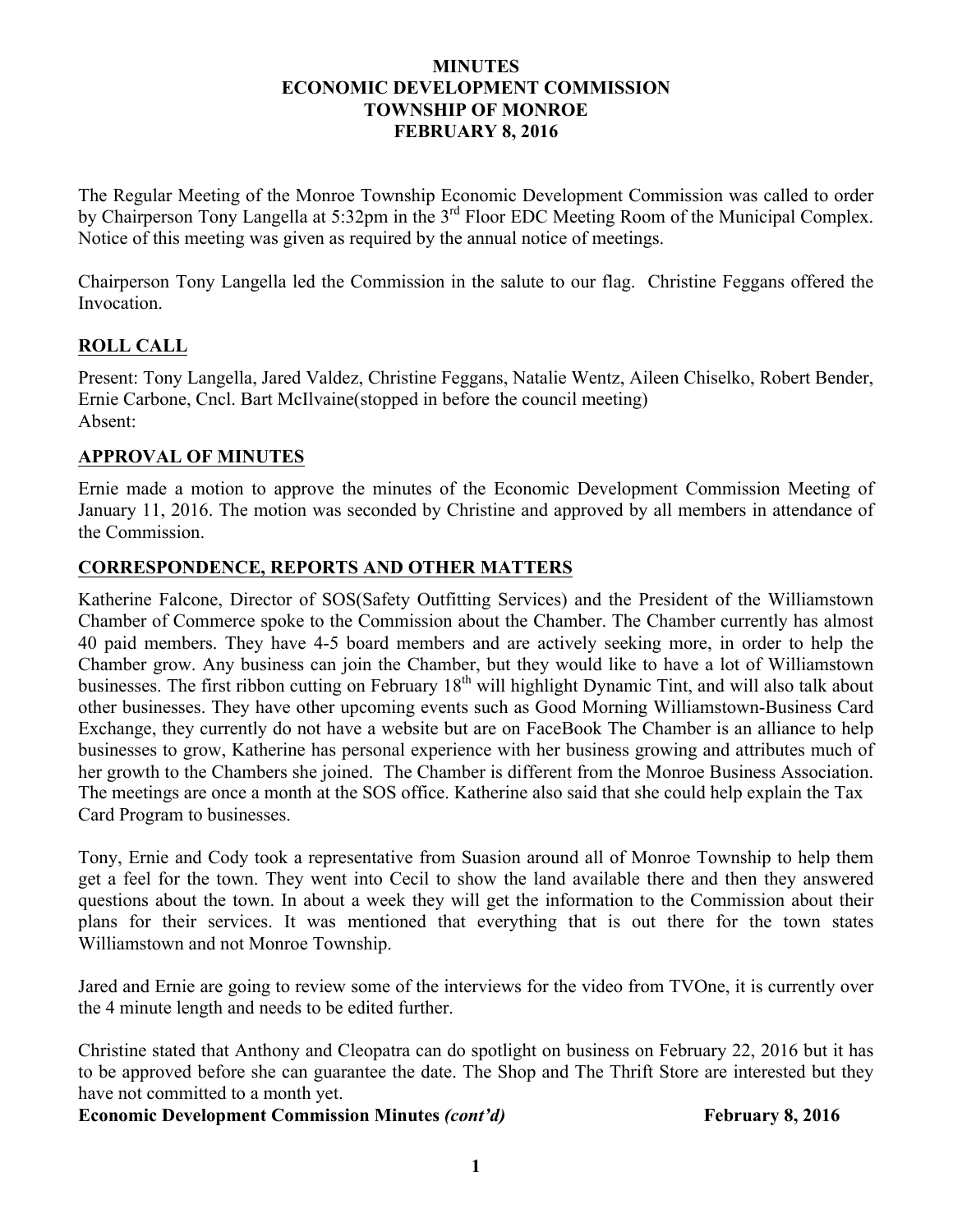### **CORRESPONDENCE, REPORTS AND OTHER MATTERS** *(cont'd)*

Councilman DeLuca had some questions about the 2015 EDC budget, the council will be receiving a copy of the itemized budget. Tony, Jared and Ernie are going to invite Cncl. DeLuca to a meeting should he have any further questions.

Main Street was approved to be an associate tier to the Main Street of New Jersey program. They will teach the Main Street Committee to run Main Street as a business. This is done through four state classes throughout the year and then one national class. Robert asked if Jim O'Malley and his firm have been engaged regarding the microbrewery and restaurant. Ernie said that he has been helpful in getting them information to help move forward with the brewery and restaurant.

The request for Alternate members was going to Town Council at tonight's meeting, there were a few minor changes that were made to the ordinance. The term would be for one year at which time the alternate would need to be reinstated.

Tony asked what should be done with the tax card program since it still has not made significant progress. Cncl. McIlvaine said that Rosemary Flaherty may be able to be the township employee that takes on the tax card program responsibilities. Rosemary would need to speak to Carmine from the programs office to get all the specifics involved with the launch of the tax card program.

Aileen gave an update on the township maps, businesses have started to be contacted to purchase an ad space. There are some ad spaces that have been purchased and letters have been sent to over 150 businesses. The EDC office is open should the representative from the map company need to use it. Aileen said they suggested putting a blurb on the Township Facebook regarding the ad spaces available for the map.

Natatlie asked if they wanted to do the EDC minute at the Council meetings every month or every other month. She suggested that the months that the EDC does not do the minute the Main Street Committee will do theirs. Natalie made a motion to approve doing the EDC minute bi-monthly at the Council meeting; Ernie seconded the motion, and it was approved by all.

Tony would like to put together a suggested budget for 2016 that would show what the Commission plans to do with their budget for the year. Ernie said he thought it was a good idea and he would like to put together a hard copy package to give to businesses that come to the town. He knows that the information is available online but it would still be beneficial to have it to be able to hand to someone, Jared agreed.

### **ADJOURNMENT**

With no further business to discuss, Tony asked for a motion to adjourn Natalie made a motion to adjourn the Monroe Township Economic Development Commission Meeting of February 8, 2016. The motion was seconded by Jared; all in favor. Meeting adjourned at 7:01pm.

Respectfully submitted,

Jacqualyn Allen